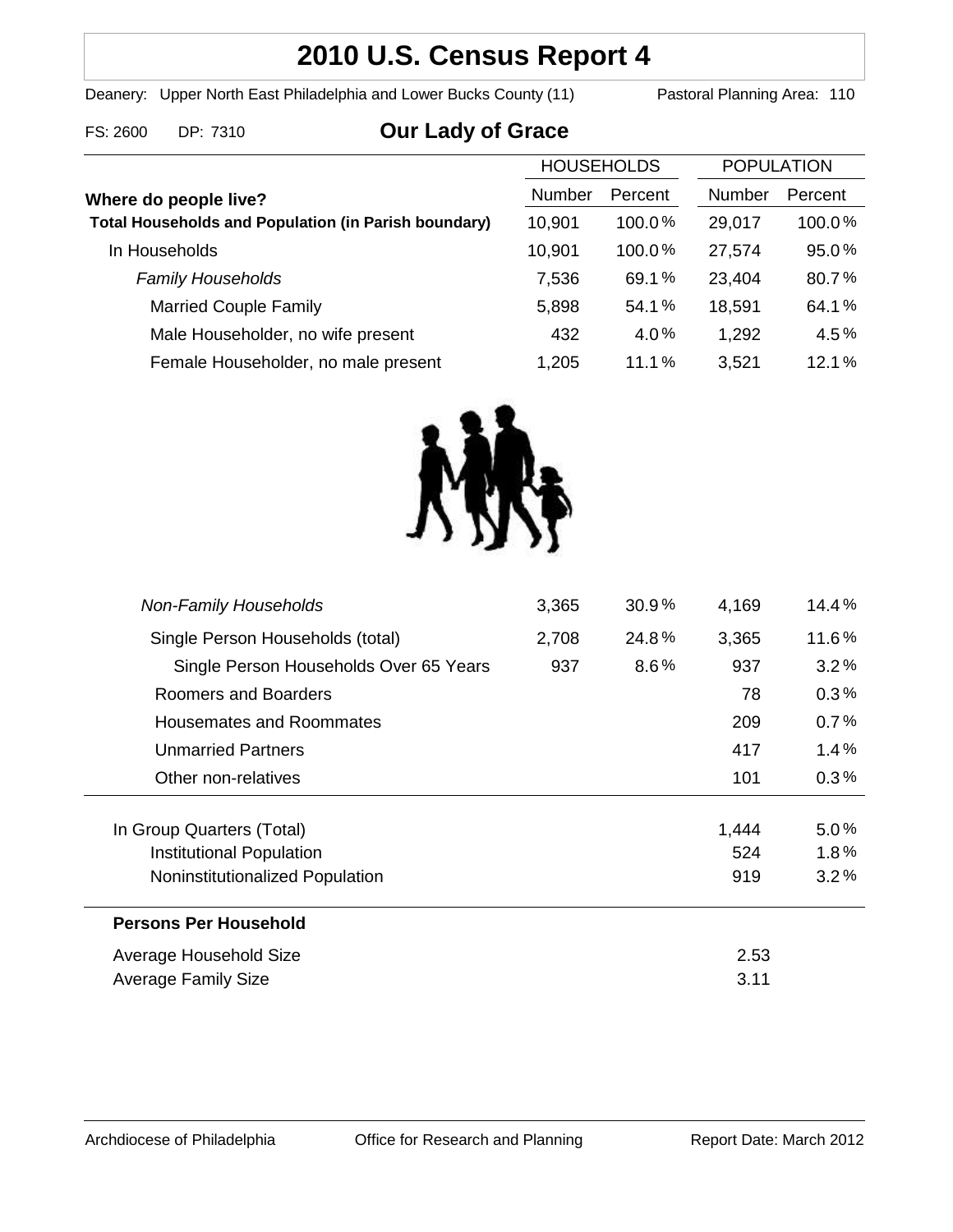## **2010 U.S. Census Report 4**

Deanery: Upper North East Philadelphia and Lower Bucks County (11) Pastoral Planning Area: 110

FS: 2600 DP: 7310 **Our Lady of Grace**

|                                                      |        | <b>POPULATION</b> |  |
|------------------------------------------------------|--------|-------------------|--|
| Where do Children - Under Age 18 Live?               | Number | Percent           |  |
| Total Children - Under Age 18 (in Parish boundary)   | 6,010  | 100.0%            |  |
| In Households                                        | 5,842  | 97.2%             |  |
| Householder or spouse is under 18                    | 3      | 0.1%              |  |
| With Related:                                        |        |                   |  |
| Married-Couple Family                                | 4,075  | 67.8%             |  |
| Male Householder, No Wife Present                    | 280    | 4.7%              |  |
| Female Householder, No Husband Present               | 946    | 15.7%             |  |
| <b>Other Related Householder</b>                     | 84     | 1.4%              |  |
| <b>With Non-Relatives</b>                            | 81     | 1.4%              |  |
| <b>Grandparent Householder</b>                       | 372    | 6.2%              |  |
| In Group Quarters                                    | 167    | 2.8%              |  |
| Institutionalized population                         | 148    | 2.5%              |  |
| Noninstitutionalized population                      | 19     | 0.3%              |  |
| Where do Adults - Age 65 and Older - Live?           |        |                   |  |
| Total Adults - Age 65 and Older (in Parish boundary) | 3,964  | 100.0%            |  |
| In Households                                        | 3,703  | 93.4%             |  |
| Family Households:                                   | 2,646  | 66.7%             |  |
| Is Householder or Spouse                             | 2,242  | 56.6%             |  |
| With Other Relative Householder                      | 66     | 1.7%              |  |
| With Non-Related Householder                         | 20     | 0.5%              |  |
| is Parent                                            | 200    | 5.0%              |  |
| is Parent-in-Law                                     | 117    | 2.9%              |  |
| In Non-family Households:                            | 1,057  | 26.7%             |  |
| Male Living Alone                                    | 246    | 6.2%              |  |
| Male not Living Alone                                | 30     | $0.8\%$           |  |
| Female Living Alone                                  | 691    | 17.4%             |  |
| Female not Living Alone                              | 36     | 0.9%              |  |
| Other                                                | 54     | 1.4%              |  |
| In Group Quarters                                    | 261    | 6.6%              |  |
| Institutionalized population                         | 242    | 6.1%              |  |
| Noninstitutionalized population                      | 19     | 0.5%              |  |
| Housing Units in the Parish boundary                 |        |                   |  |
| <b>Total Housing Units</b>                           | 11,366 | 100.0%            |  |
| Occupied                                             | 10,901 | 95.9%             |  |
| Owner-Occupied                                       | 7,371  | 64.8%             |  |
| Renter-Occupied                                      | 3,530  | 31.1%             |  |
| Vacant                                               | 466    | 4.1%              |  |

Archdiocese of Philadelphia **Office for Research and Planning** Report Date: March 2012